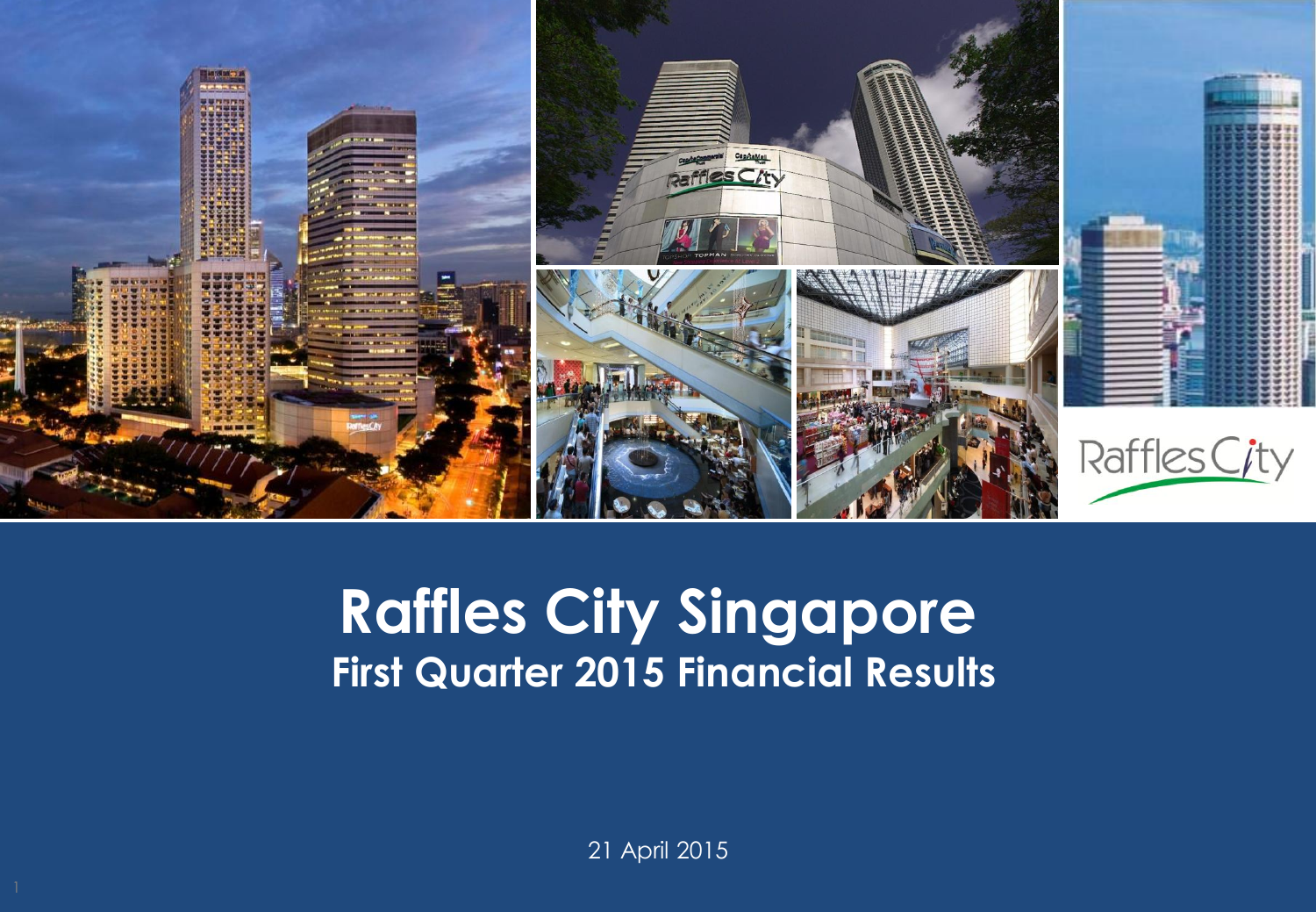#### **Important Notice**

**Raffles City Singapore is jointly owned by CapitaCommercial Trust (CCT) and CapitaMall Trust (CMT) through RCS Trust, and jointly managed by CapitaCommercial Trust Management Limited (CCTML) and CapitaMall Trust Management Limited (CMTML). CCT has 60.0% interest and CMT has 40.0% interest in RCS Trust. This presentation shall be read in conjunction with the respective 2015 First Quarter Unaudited Financial Statement Announcements released for CCT and CMT.**

This presentation may contain forward-looking statements. These forward-looking statements involve known and unknown risks, uncertainties and other factors that may cause the actual results, performance or achievements to be materially different from any future results, performance or achievements expressed or implied by the forward-looking statements. Forward-looking statements involve inherent risks and uncertainties. A number of factors could cause the actual results or outcomes to differ materially from those expressed in any forward-looking statement. Representative examples of these factors include (without limitation) general industry and economic conditions, interest rate trends, cost of capital and capital availability, competition from other developments or companies, shifts in expected levels of occupancy rate, property rental income, charge out collections, changes in operating expenses (including employee wages, benefits and training costs), governmental and public policy changes and the continued availability of financing in the amounts and the terms necessary to support future business. You are cautioned not to place undue reliance on these forward-looking statements, which are based on the current view of management on future events.

This presentation is for information only. No representation or warranty expressed or implied is made as to, and no reliance should be placed on, the fairness, accuracy, completeness or correctness of the information or opinions contained in this presentation. Neither CCTML or CMTML or any of their affiliates, advisers or representatives shall have any liability whatsoever (in negligence or otherwise) for any loss howsoever arising, whether directly or indirectly, from any use, reliance or distribution of this presentation or its contents or otherwise arising in connection with this presentation.

This presentation also does not constitute an invitation or offer to acquire, purchase or subscribe for units in CCT and/or CMT. Cap/taCommercial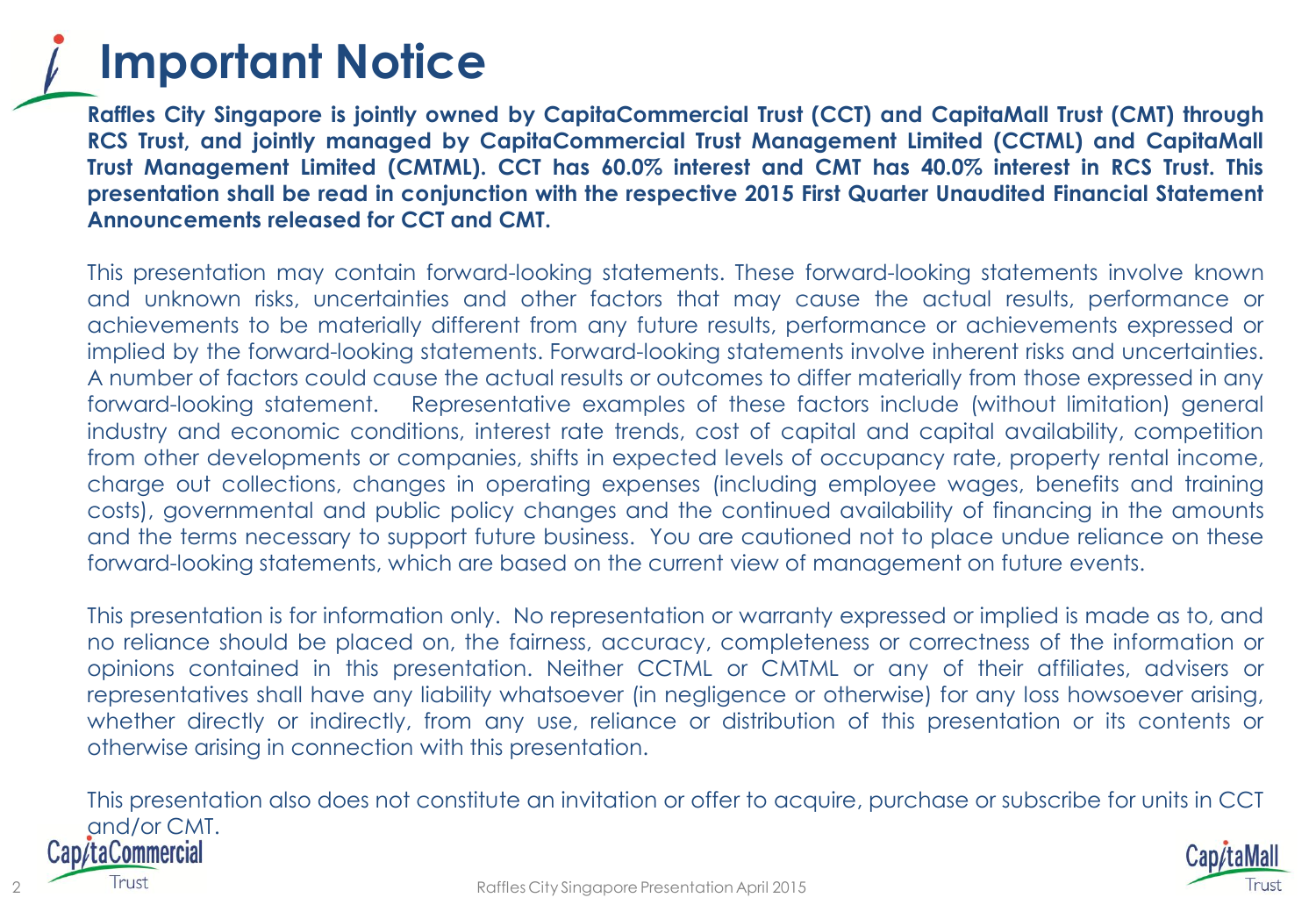## **Performance of RCS Trust – 1Q 2015**

|                      | CCT's 60% Interest |                |               |                 | <b>RCS Trust</b><br>100% |
|----------------------|--------------------|----------------|---------------|-----------------|--------------------------|
|                      | <b>1Q 2015</b>     | <b>1Q 2014</b> |               | <b>Variance</b> |                          |
|                      | <b>SS'000</b>      | <b>SS'000</b>  | <b>SS'000</b> | $\%$            | S\$'000                  |
| <b>Gross Revenue</b> | 35,667             | 34,932         | 735           | 2.1             | 59,445                   |
| - Office             | 5,788              | 5,707          | 81            | 1.4             | 9,648                    |
| - Retail             | 15,583             | 15,136         | 447           | 3.0             | 25,971                   |
| - Hotel              | 13,010             | 12,872         | 138           | 1.1             | 21,683                   |
| - Others             | 1,286              | 1,217          | 69            | 5.7             | 2,143                    |

| Net Property Income | 26,327 | 25.653 |  |  | 43.878 |
|---------------------|--------|--------|--|--|--------|
|---------------------|--------|--------|--|--|--------|



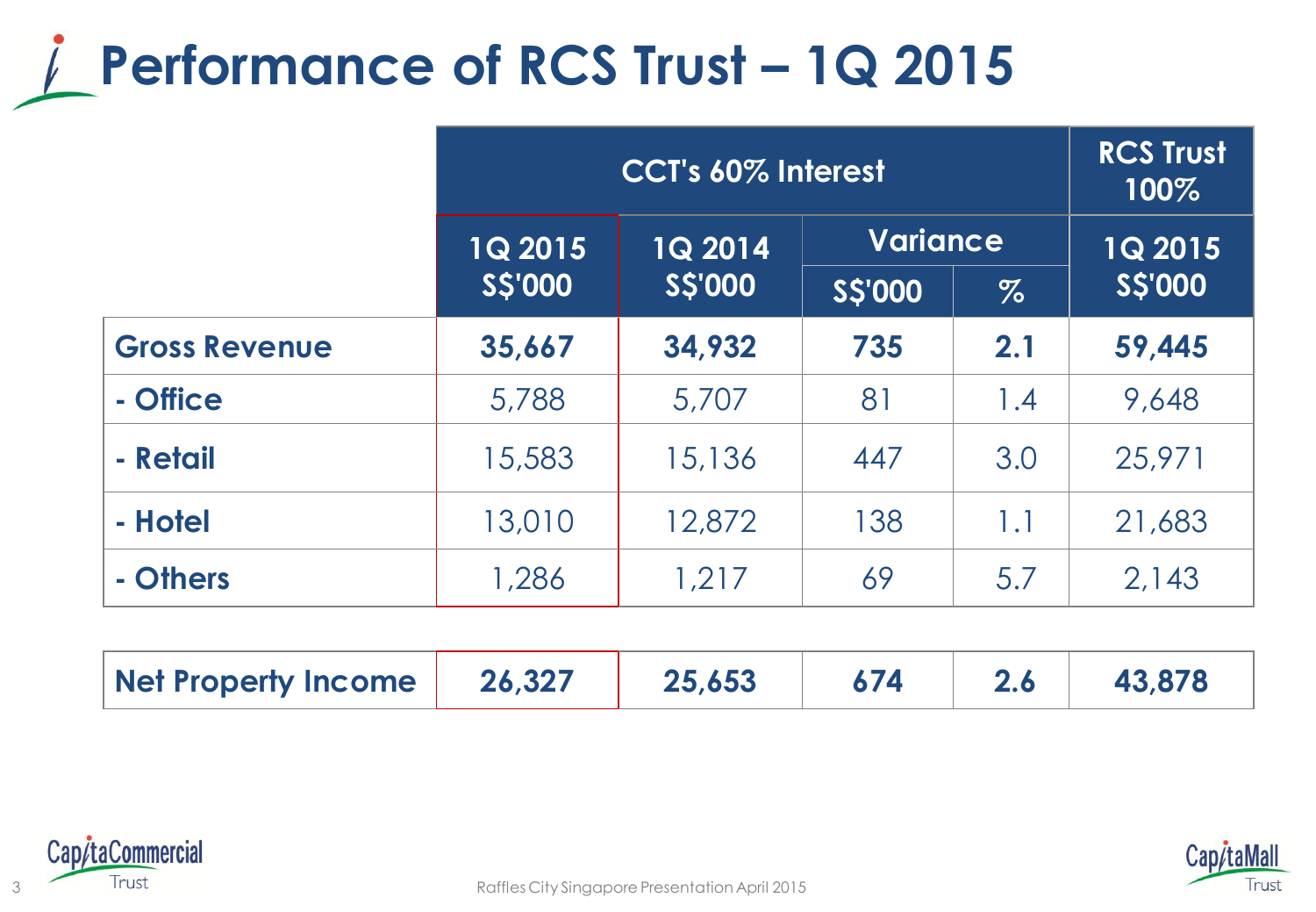

|                         | <b>As at 31 March 2015</b> |
|-------------------------|----------------------------|
| Net Debt / Total Assets | 32.7%                      |

|                                                          | <b>1Q 2015</b> |
|----------------------------------------------------------|----------------|
| Net Operating Profit / CMBS Debt Service (1)             | 6.42x          |
| Net Operating Profit / Total Debt Service <sup>(2)</sup> | 5.07 x         |

#### Notes:

(1) NOP / CMBS debt service – (Net property income less other borrowing cost and trust expenses) / (CMBS interest expense)

(2) NOP / Total debt service – (Net property income less other borrowing cost and trust expenses) / (CMBS and bank loan interest expenses)



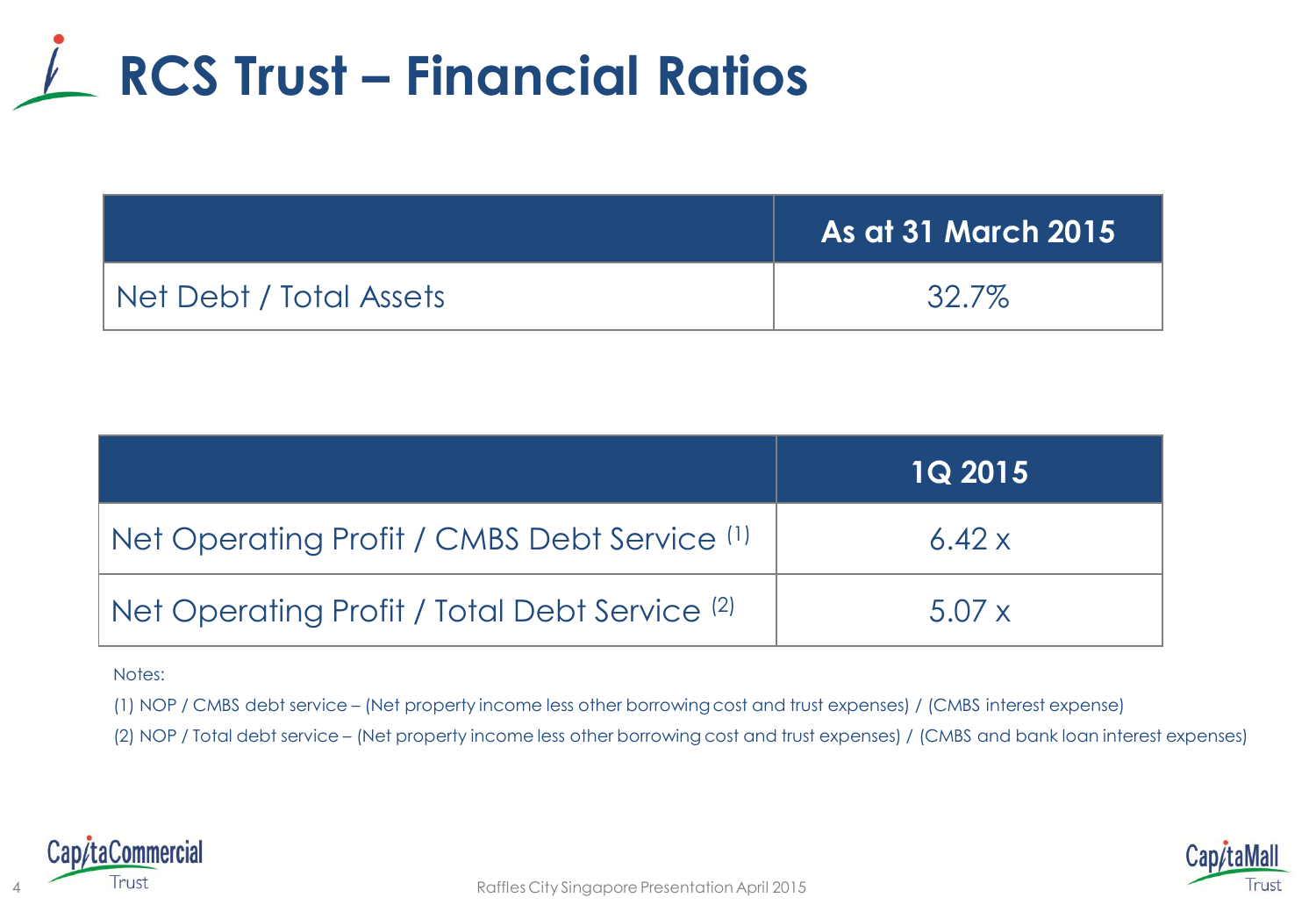### **Lease Expiry Profile – Raffles City Tower (Office)**

**Leases up for Renewal as a % of Gross Rental Income as at 31 March 2015**



| <b>Weighted Average Expiry by Gross Rental Income</b> | 2.2 Years |
|-------------------------------------------------------|-----------|
|                                                       |           |



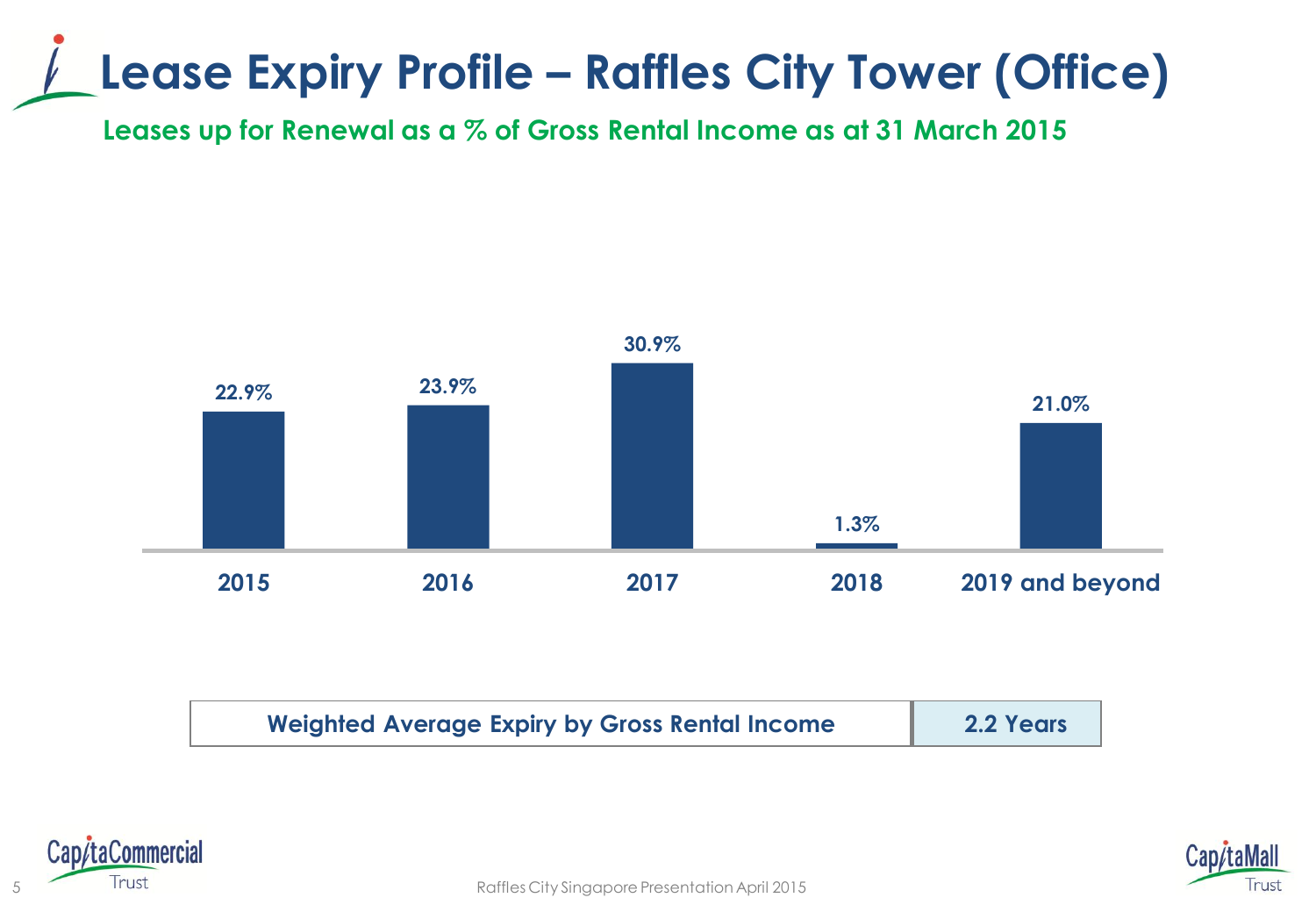### **Lease Expiry Profile – Raffles City Shopping Centre**

**Leases up for Renewal as a % of Gross Rental Income as at 31 March 2015**



| <b>Weighted Average Expiry by Gross Rental Income</b> | 2.1 Years |
|-------------------------------------------------------|-----------|
|                                                       |           |